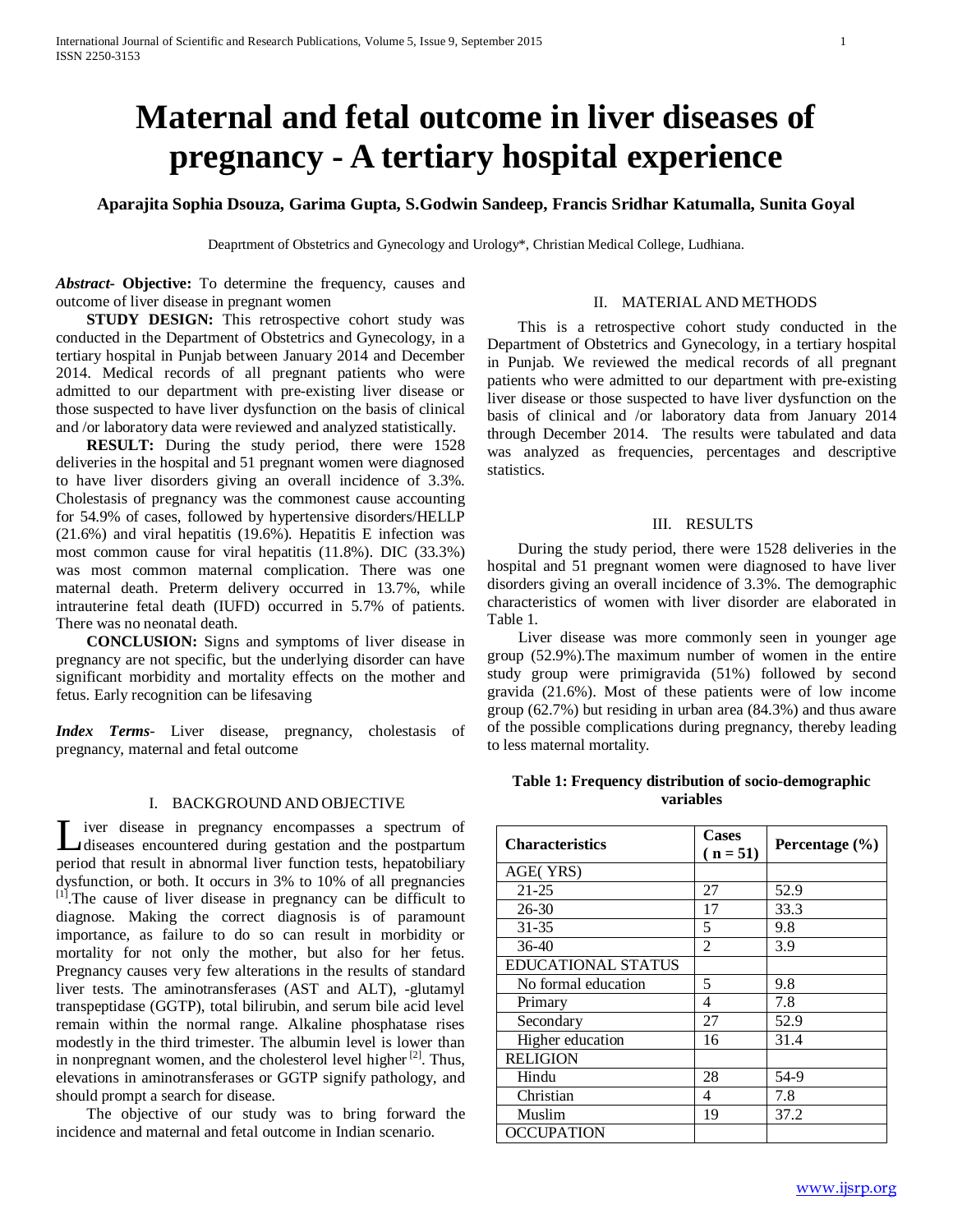| Housewife              | 35             | 68.6 |
|------------------------|----------------|------|
| Employed               | 16             | 31.4 |
| <b>ANC Status</b>      |                |      |
| <b>Booked</b>          | 37             | 72.5 |
| Unbooked               | 14             | 27.5 |
| <b>GRAVIDA</b>         |                |      |
|                        | 26             | 51.0 |
| $\overline{c}$         | 11             | 21.6 |
| 3                      | 7              | 13.7 |
| $\overline{4}$         | 5              | 9.8  |
| $\geq 5$               | $\overline{2}$ | 3.9  |
| <b>GESTATIONAL AGE</b> |                |      |
| Term                   | 37             | 72.5 |
| Preterm                | 14             | 27.5 |
| SOCIECONOMIC STATUS    |                |      |
| Low income group       | 32             | 62.7 |
| Medium income group    | 20             | 39.2 |
| High income group      | 2              | 3.9  |
| <b>RESIDENCE</b>       |                |      |
| Urban                  | 43             | 84.3 |
| Rural                  | 8              | 15.7 |

 The commonest chief complaints associated with liver disease found in this study was pruritus (76.5%) followed by jaundice (17.6%) and gastrointestinal symptoms (13.7 %) as elaborated in Table 2. Intrahepatic cholestasis of pregnancy was most common cause of liver disease (54.9 %.) followed by hypertensive disorders / HELLP syndrome (21.6%) and viral hepatitis (19.6%). Hepatitis E infection was most common cause of viral hepatitis (11.8%) in this study as elaborated in Table 3.

| Table 2: Distribution of cases according to symptoms |  |  |  |
|------------------------------------------------------|--|--|--|
|------------------------------------------------------|--|--|--|

|                           | <b>Cases</b> | Percentage |
|---------------------------|--------------|------------|
|                           | $(n=51)$     | $($ %)     |
| Pruritis                  | 39           | 76.5       |
| Jaundice                  | 09           | 17.6       |
| Gastrointestinal symptoms | 07           | 13.7       |
| Altered sensorium         |              | .YZ        |

| <b>Table 3: Etiological factors</b> |
|-------------------------------------|
|-------------------------------------|

| <b>Causes</b>                         | <b>Cases</b><br>$(n=51)$ | Percentage<br>( %) |
|---------------------------------------|--------------------------|--------------------|
| Cholestasis of pregnancy              | 28                       | 54.9               |
| Preeclampsia/Eclampsia/HELLP          | 11                       | 21.6               |
| Acute fatty liver of pregnancy (AFLP) | $\Omega$ 1               | 2.0                |
| Viral hepatitis $(n=10; 19.6%)$       |                          |                    |
| Hepatitis E                           | 06                       | 11.8               |
| Hepatitis B                           | 02                       | 3.9                |
| Hepatitis C                           | 02                       | 3.9                |
| Cirrhosis                             |                          |                    |

 Most common abnormality in laboratory parameters were abnormal liver enzymes (49%) followed by increased serum bilirubin (35.3%) and abnormal coagulation profile in 33.3% of patients. Out of 51 patients 21 (41.2%) had normal vaginal delivery, 7 patients (13.7%) had preterm vaginal delivery, 4 patients (7.8%) had forceps delivery, 1 patient (2%) had assisted breech delivery while 18 patients (35.3%) underwent LSCS. The most common maternal complication seen was DIC (33.3%) followed by preterm labour (27.4%). Meconium staining of liquor (15.7%) and fetal heart abnormalities were seen in 13.7%. as elaborated in Table 4.

#### **Table 4: Obstetric complication**

|                                        | <b>Cases</b> | Percentage |
|----------------------------------------|--------------|------------|
|                                        | $(n=51)$     | (%)        |
| Preterm labor                          | 14           | 27.4       |
| Premature rupture of membranes         | 01           | 02         |
| Fetal growth restriction               | 02           | 3.9        |
| Fetal distress                         | 07           | 13.7       |
| Meconium stained liquor                | 08           | 15.7       |
| Postpartum hemorrhage                  | 01           | 02         |
| Disseminated intravascular coagulation | 17           | 33.3       |
| Acute renal failure                    | 01           | 02         |
| Hepatic encephalopathy                 | $\Omega$     | 02         |
| Maternal death                         | 01           | 02         |
| Blood/blood product transfusion        | 06           | 11.8       |
| ICU admission                          | 02           | 3.9        |

 Regarding the neonatal outcome, out of 52 babies born, there were 49 (94.2%) live births and 3 (5.7%) fresh still births. Majority (67.3%) of the neonates born to mother with hepatic disorder were appropriate for their gestational age as elaborated in Table 5. NICU admission (57.6%), hypoglycemia (7.6%) and neonatal hepatitis (1.9%) were few of the complications seen in the live births. There were no neonatal deaths as elaborated in Table 6

## **Table 5: Birth weight characteristics**

| Weight          | <b>Cases</b> | Percentage |
|-----------------|--------------|------------|
| $kg$ )          | $n=52$       | (%)        |
| $\leq$ 1        |              | 3.8        |
| $1.1 - 2$       | 5            | 9.6        |
| $2.1 - 3$       | 35           | 67.3       |
| $\mathcal{S}^2$ | 10           | 19.2       |

## **Table 6: Neonatal outcome**

|                       | <b>Cases</b> | Percentage |
|-----------------------|--------------|------------|
|                       | $(n=52)$     | (%)        |
| Singleton             | 50           | 96.1       |
| Twin                  | $1 + 1$      | 3.8        |
|                       |              |            |
| Live birth            | 49           | 94.2       |
| Still birth           | 3            | 5.7        |
|                       |              |            |
| Complications         |              |            |
| Hypoglycemia          | 4            | 7.6        |
| Neonatal hepatitis    |              | 1.9        |
| <b>NICU</b> Admission | 30           | 57.6       |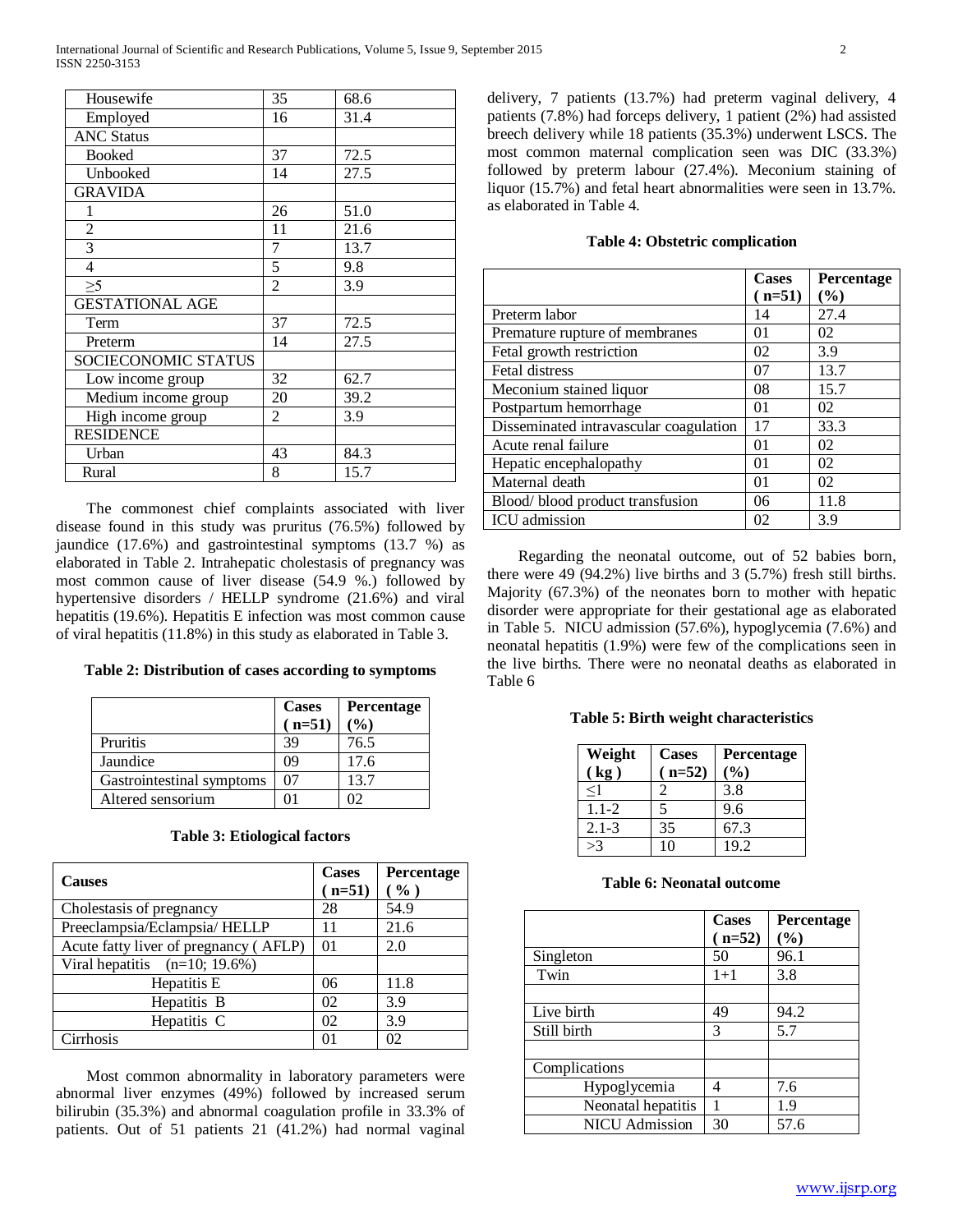#### IV. DISCUSSION

 Liver disease in pregnancy can manifest as a benign disease with abnormal elevation of liver enzyme levels and a good outcome, or it can manifest as a serious entity affecting hepatobiliary function and resulting in liver failure and death to the mother and her fetus. There are no clinical markers that predict the course of a pregnancy and the pathophysiologic mechanisms are not always understood. The overall mortality attributed to liver disorders in pregnancy has dramatically decreased in the past few years because of clinicians' understanding of the physiologic changes that occur during pregnancy, their vigilance in recognizing clinical and laboratory abnormalities, identifying the etiology and its effective management in a timely manner. A coordinated team approach that involves the primary care physician, obstetrician, hepatologist, is often required to promote good maternal and fetal outcomes.

 The incidence of liver disorders in pregnancy varies in different parts of the world. Liver disease in pregnancy can present with subtle changes in liver biochemical profile or with fulminant hepatic failure (FHF). The overall incidence of liver disorder in pregnancy in our institution (3.3%) was comparable to previously reported studies. [1]

 The peak age of incidence in our study was 21-25 years (52.9%) and majority were primigravida ( 51 %): it is consistent with study by Acharya N et al. <sup>[3]</sup> Cholestatic jaundice was found to be the most common cause (54.9%) of liver dysfunction associated with pregnancy in our study. It presents with non specific symptoms like pruritis (76.5%) which may be ignored by the clinicians. Hence, a high index of suspicion is required for diagnosis. Pruritis is the hallmark feature of this disease. In the study done by Reily et al  $[4]$ , 80% of the patients presented with pruritus. Maternal prognosis was excellent with symptoms and lab parameters improving rapidly postpartum, as has been reported. **[5]** Hepatitis E was the most common cause of acute hepatitis in our study. It was commonly associated with FHF and high maternal and perinatal morbidity and mortality with 2% patients developing FHF. This is in accordance with previous reports from India. **[6,7**] AFLP was found to be responsible for the worst maternal and perinatal outcomes in our study with 2% maternal deaths which is similar to study conducted by Fisk et al. [8] The rate of occurrence of complications like DIC was high being 33.3%. Similar results have been reported in literature. <sup>[9]</sup>

 Nearly 2% of the patients required ICU admission in our study. Intensive care is a necessity in these cases and various studies had ICU admissions raging from 4.3% to 62.6%. <sup>[10]</sup> Hypertensive disorders, AFLP, Hepatitis E were the leading cause in obstetric patients requiring ICU admissions.

 Liver disorders during pregnancy have a devastating effect not only on the mother but also on the neonate. In our study, 94.2% were live births and 5.7% fresh still birth. A study done by [Oladokun A](http://www.ncbi.nlm.nih.gov/pubmed/?term=Oladokun%20A%5BAuthor%5D&cauthor=true&cauthor_uid=19803025) et al  $^{[11]}$  showed similar results. The incidence of prematurity found in this study is 13.7 % which matches with 15- 44%, that reported by Fisk et al. [8]

#### V. CONCLUSION

- Signs and symptoms of liver disease in pregnancy are not specific, but the underlying disorder can have significant morbidity and mortality effects on the mother and fetus. Early recognition can be lifesaving.
- Vigilance in recognizing liver disorders in pregnancy and early coordinated multidisciplinary team approach is key for the successful management of pregnancies complicated by conditions such as those described here, to optimize the maternal and fetal outcome.

#### **REFERENCES**

- [1] Ch'ng CL, Morgan M, Hainsworth I, Kingham JG. Prospective study of liver dysfunction in pregnancy in Southwest Wales. Gut. 2002; 51: 876– 880.
- [2] Bacq Y, Zarka O, Brechot JF. Liver function tests in normal pregnancy: A prospective study of 103 pregnant women and 103 matched controls. Hepatology 1996; 23: 1030–1034.
- [3] Acharya N, Acharya S, Shukla S, Athvale R, Shaveta. Study of Jaundice in Pregnancy. Glb J of Med research 2013; 13: 25-29
- [4] Reilly CA. Hepatic disease in pregnancy. Am. J. Med 1994; 96: 18-22.
- [5] Samuels P, Cohen AW. Pregnancies complicated by liver disease and liver dysfunction. Obstet Gynecol Clin North Am 1992; 19: 745-63.
- [6] Kumar A, Beniwal M, Kar P, Sharma JB, Murthy NS. Hepatitis E in pregnancy. Int J Gynecol Obstet India 2004; 7: 11-15.
- [7] Dahiya M, Kumar A, Kar P, Gupta RK. Acute viral hepatitis in third trimester of pregnancy. Indian J Gastroenterol 2005; 24: 128-129.
- [8] Fisk M, Bye WB, Storey GNB. Maternal features of obstetric cholestasis; 20 years experience at King George V Hospital, Austr NZ.J Ob Gy 1984; 28; 172.
- [9] Sibai BM. Pregnancies complicated by HEELP syndrome. Am J of Ob Gy 1993; 169; 1000.
- [10] Pollock W, Rose L, Dennis CL. Pregnant and postpartum admission to intensive care unit: a systematic review. Intensive care medicine. 2010:36;1445.
- [11] Oladokun A, Otegbayo JA, Adeniyi AA. Maternal and fetal outcomes of jaundice in pregnancy at the University College Hospital, Ibadan. Niger J Clin Pract. 2009; 12: 277-280.

#### **AUTHORS**

**First Author** – **First Author**: Dr Aparajita Sophia D'souza, Associate Professor, Department of Obstetrics and Gynecology, Christian Medical College and Hospital Ludhiana. 141008 Punjab Email[: dsouzaaparajita@yahoo.in](mailto:dsouzaaparajita@yahoo.in)

**Second Author**: Dr Garima Gupta, Assistant Professor, Department of Obstetrics and Gynecology, Christian Medical College and Hospital Ludhiana. 141008 Punjab Email[: dsouzaaparajita@yahoo.in](mailto:dsouzaaparajita@yahoo.in)

**Third Author**: Dr S.Godwin Sandeep, Associate Professor, Department of Obstetrics and Gynecology, Christian Medical College and Hospital Ludhiana. 141008 Punjab